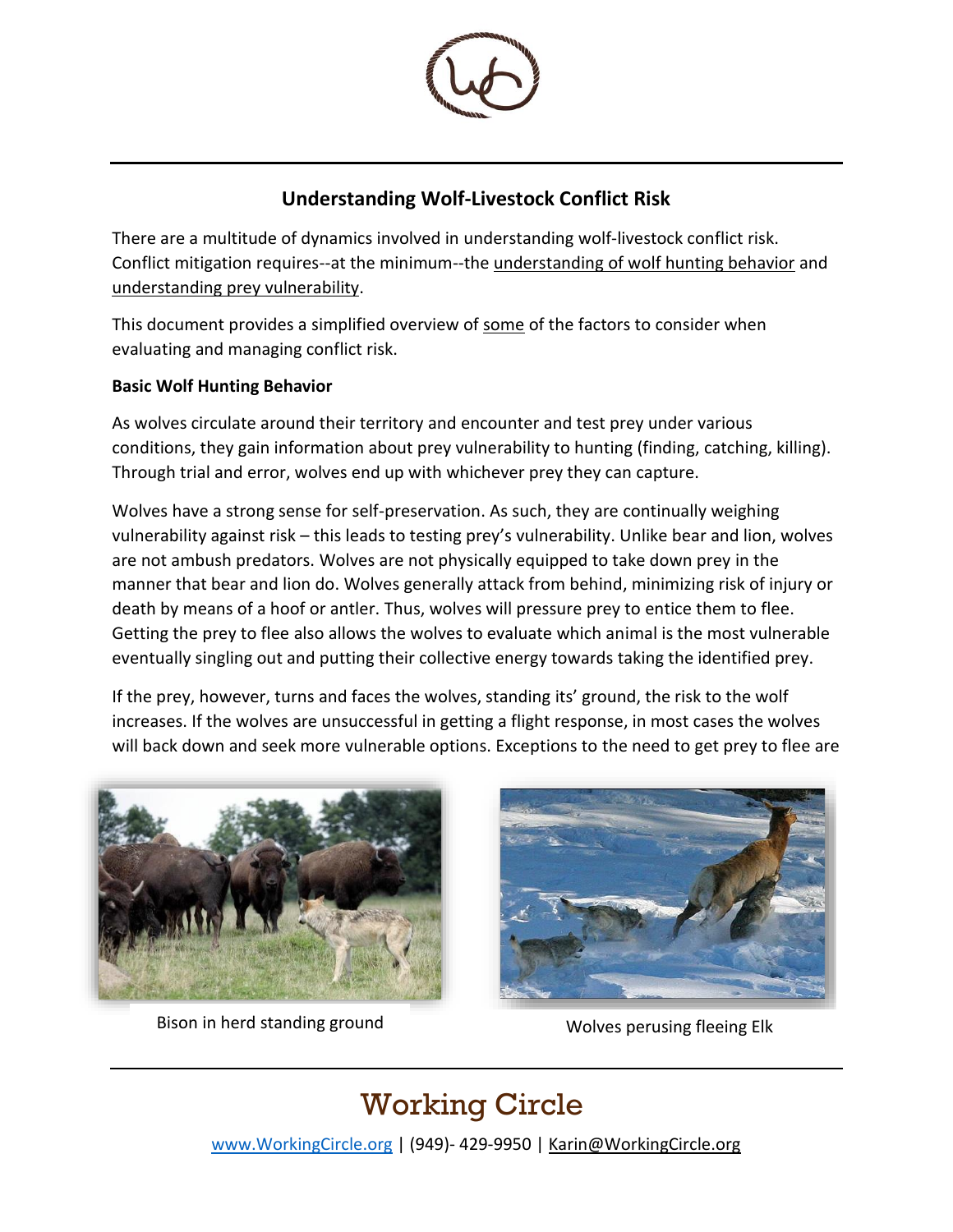

when prey become trapped or hindered by a landscape feature: deep snow, downfall, fencing or steep draw. It is not always the weakest or slowest animal that is captured—a healthy, full grown elk bull hindered by challenging terrain can be taken. As long as the vulnerability outweighs the risk, wolves will take advantage of the circumstances.

#### Prey Vulnerability and Surplus Killing

As with all predators, wolves kill to procure food needed to survive. For wolves, hunting takes a tremendous amount of energy and most hunting attempts are unsuccessful. Thus, wolves are driven take advantage of prey vulnerability to ensure sufficient food can be procured.

Like many predators, wolves can occasionally kill more than can be immediately eaten. Though "surplus" killing is uncommon, it does happen and generally this is seen in late winter months when ungulates are more physically compromised. As with any predation event, there always exists a set of circumstances that led to the successful kill. It is no different in the case of surplus killing; sufficient vulnerability existed in a group of animals that allowed for the multiple kills. Prey in a weakened state due to winter severity, deep snow, challenging terrain, herd illness, or prey behavior are some factors that can play into a surplus killing event.

If the carcasses are left on the landscape, wolves will generally return to a kill site for several days to continue consuming the remains. Surplus kills also provide valuable food resources to other animals via scavenging during the time of year when animals need these resources the most.

#### **Livestock Vulnerability**

To reiterate, a highly influential factor in determining wolf hunting success is prey vulnerability. And, as wolves circulate around their territory and encounter and test prey under various conditions, they gain information about prey vulnerability to hunting. Through trial and error, wolves end up with which ever prey they can capture.

There are many factors that lead to livestock vulnerability, for example (some but not all):

- Response of livestock to predator pressure
	- $\circ$  This is the #1 factor in livestock vulnerability
	- $\circ$  Example prey responses: flee, stand, group or scatter, mother up or leave their calf behind

### Working Circle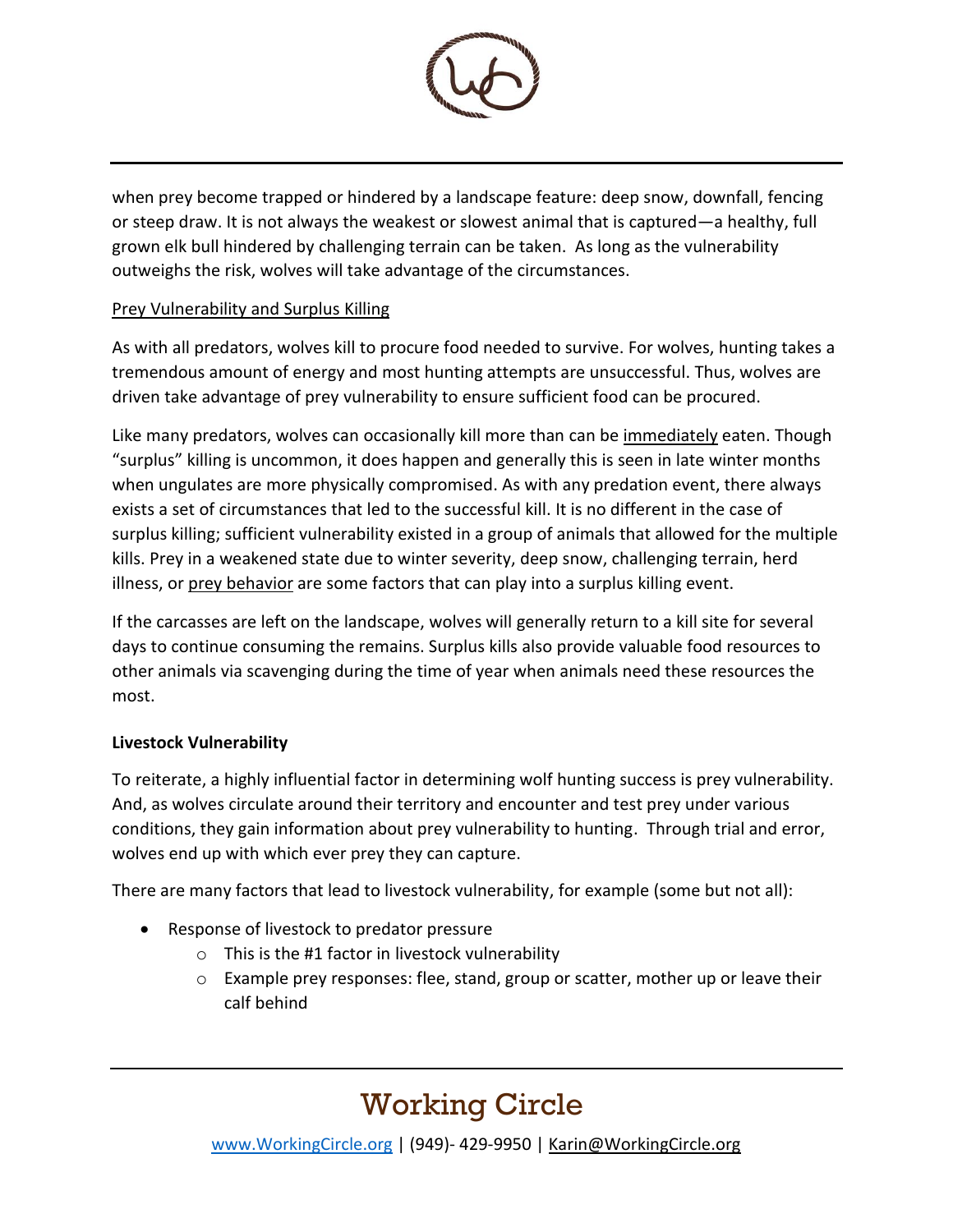

- Terrain/topography
	- o Wolves can and will take advantage of landscape features that lead to increased vulnerability in prey, thus higher hunting success
		- Downfall
		- Bogs and/or deep snow
		- Draws/ creek beds
		- Woody areas
		- Fencing
		- Fringe territory (cattle gathered in open meadow against heavy woods)
- Mothering instincts of cows
- Single/ alone animals
- Scattered cattle vs. grouped herds
- Encounter rate
- Condition/health of livestock
- Ungulates mingled with livestock
- Predictable location and movement of prey

Wolves learn and remember the information gained about prey behavior, terrain, locations, and any other physical factors that will help them in their quest for food.

**~**

The above information can help in evaluating wolf-livestock conflict risk; there can be any combination of factors and factors not listed on this document.

Keeping the above points in mind, can help ranchers make proactive decisions in terms of livestock management to reduce vulnerability in livestock to predation by wolves. When a conflict does occur, there is always a reason or combination of factors specific to that incident. Identifying and understanding these will help in preventing the potential for further events.

#### Herd Management

Herd management in terms of specific stockmanship/cattle handling practices that increase cattle's tolerance to predator pressure while reinforcing the herd instinct has proven to be the most effective in boosting cattle defense and reducing vulnerability. Being proactive in

# Working Circle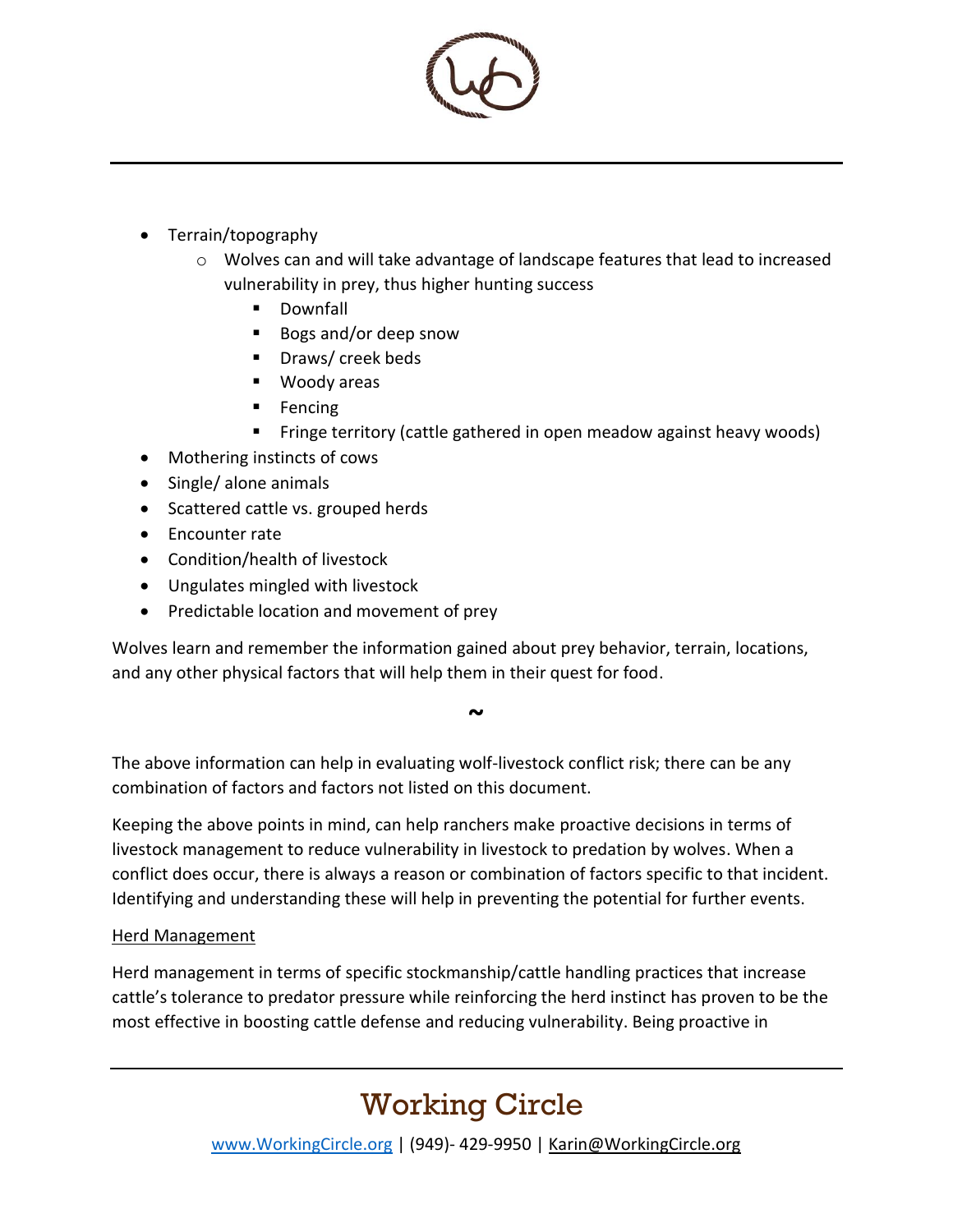

spending time working with cattle vs reactive after conflict has occurred will further reduce risk of wolf-livestock conflict.

Supplemental tools such as hotwire fencing can support these herd management efforts. Focusing on managing the cattle vs managing for wolves, will lead to better overall results not only for reducing conflict risk, but in terms of investment of resources in time, financially, and energetically.

*"If you are going to raise prey in predator country, you want to be sure your cattle are the least vulnerable prey on the landscape."* -Whit Hibbard

#### Physical Deterrents

Wolves' risk vs. vulnerability and neophobic nature makes conflict deterrent tools, e.g. fladry and fox lights a valuable option. However, the tools are only effective short-term as wolves will learn that these tools will not cause harm or death, and once the risk is no longer perceived to be higher than the potential for food, these tools become ineffective. Deterrent tools are best used for pastures and calving lots.

For open range conflict risk management, understanding how the wolves are using the landscape, how ungulates use the landscape, and how livestock use the landscape, and understanding the landscape itself can help inform a conflict risk reduction plan. Preparing cattle for open range via stockmanship practices that boost cattle defense and encourage herd behavior prior to turnout, will play an important role in lowering cattle vulnerability.

**~**

#### Considerations for Bigger-Picture Conflict Mitigation

Implementing comprehensive, lasting, and sustainable strategies based on adaptive herd, range and resource management is key for continued success. It is important for each ranch operation to identify approaches that will help meet, not take away from, the overall goals of the ranch for example, ranching strategies that lead to greater return on investment (financially, emotionally, and energetically) overtime while lowering predator-conflict risk.

> *"One understanding is worth a thousand techniques"* -Bill Dorance

# Working Circle